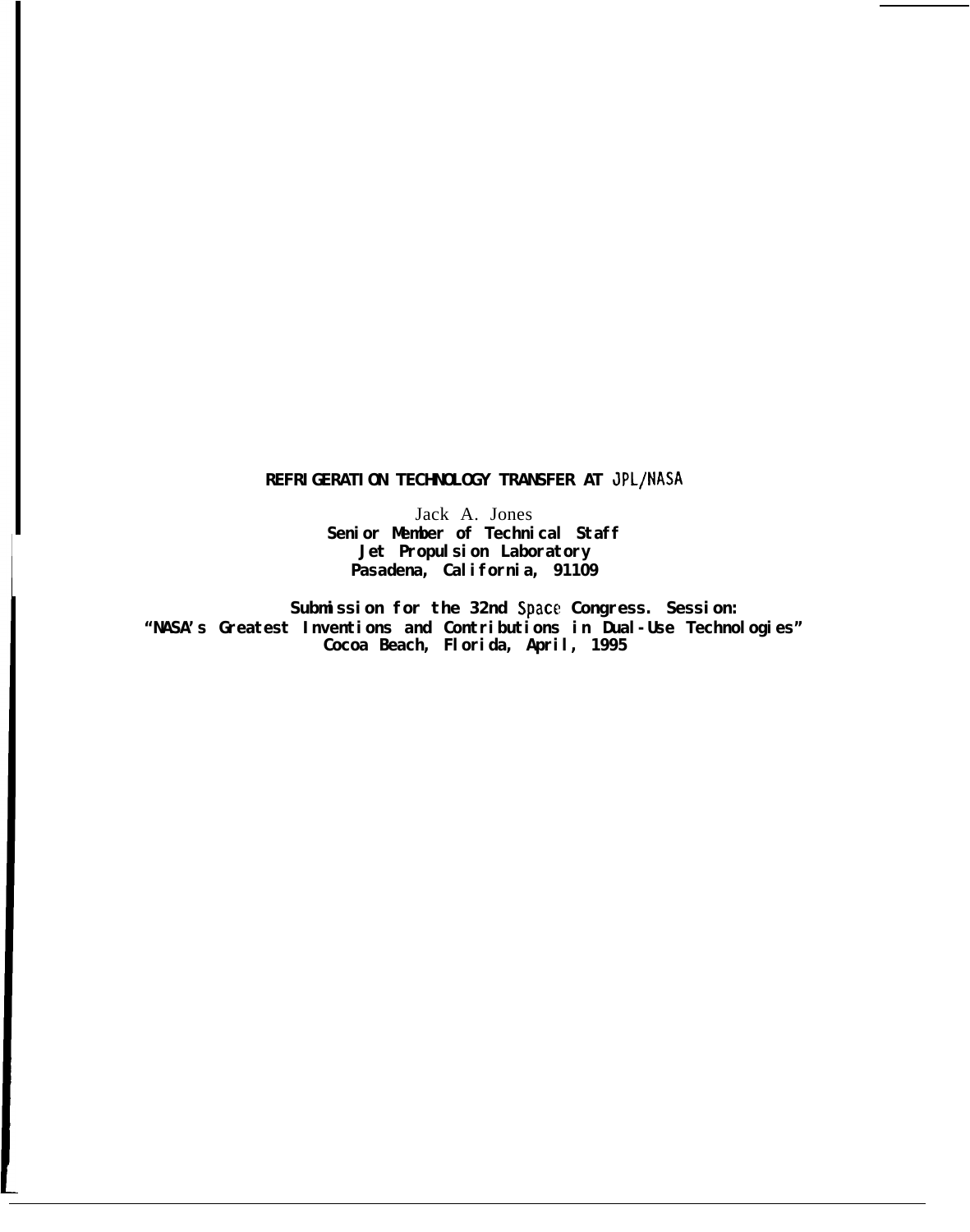#### ABSTRACT

23,95

I

JPL has long been involved with developing cryogenic refrigeration systems for the cooling of infrared sensors used by both NASA and the US Defense Department. In 1989, JPL began spinning off this technology to provide commercial refrigeration and air conditioning, The areas of technology spinoff include the development of refrigerant mixtures to replace ozone-depleting Freon 12, the development of solid adsorption cooling systems for home air conditioning and railway car air conditioning, and the development of low cost, lightweight liquid absorption air conditioning systems that can *serve* as gas-powered window air conditioning units or exhaust-heat-powered, automobile air conditioning systems.

## 1, Background

Starting in 1979, JPL has been involved in the development of cryogenic cooling systems for the cooling of infrared sensors used by both NASA and the US Defense Department. In particular, JPL has been a leader in the development of solid sorption cryogenic refrigeration systems to provide cooling of infrared detectors for long life outer planet missions, as well as for earth-orbiting surveillance missions. Sorption compressors operate by sorbing a low pressure refrigerant onto solid powders, typically near room temperature, and exhausting the refrigerant at high pressures when the powder is heated an additional  $100-200^{\circ}$ C. When the high pressure refrigerant is pre-cooled and expanded, it provides net refrigeration, Thus, simple heating and cooling of the powders provides a basically solid-state cooling system with essentially no wear-related moving parts.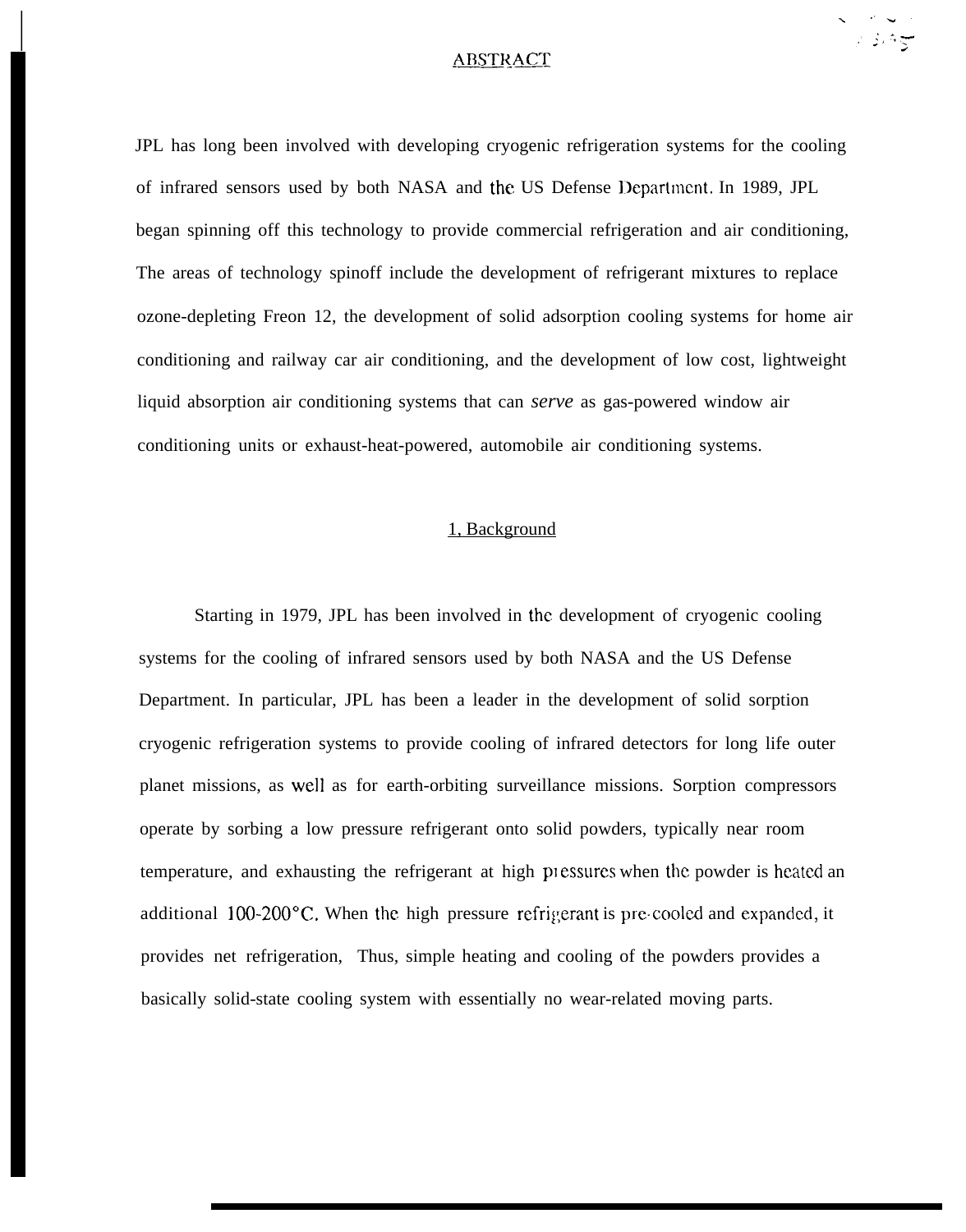The basic operation is shown in Figure 1, which has two sorbent beds heating (outgassing high pressure refrigerant) arrd two sorbent beds cooling (adsorbing low pressure refrigerant). Expansion of the pre-cooled refrigerant through an expansion valve, or orifice, provides cooling.

Since 1979, the Jet Propulsion Laboratory (JPI.) has tested numerous hydrogen, oxygen, nitrogen, and krypton cryogenic sorption refrigeration systems<sup>(1,2)</sup> for cooling spacebased infrared imaging systems. More recently, JPL has been developing a quick cooldown 10 K(-263 "C) hydrogen sorption refrigeration system for the cool ing of infrared sensors for **the** Strategic Defense Initiative Organization (SD1O) "Star Wars" missile tracking program. A proof-of-principle experiment was successfully conducted at JPL in 1991 '3), and a JPL Space Shuttle experiment is planned for 1996.

## ]1. Solid Sorwtion Refrigeration Spinoffs

For ground air conditioning applications, the simple sketch of Figure found to be too inefficient to compete with alternate heat pump technologies. To conserve has been energy, a number of heat regeneration techniques have been attempted, whereby the waste heat from and sorbent bed is used to heat another sorbent bed. Shelton<sup>4</sup> and Tchernev<sup>5</sup> have devised a simple double-bed systems, in which a hot sorbent bed that is being cooled will pass its heat to a coolant fluicl which then passes through a heater (to make up for regeneration thermal losses) and then on to another sorbent bcd. A number of alternate techniques using four, six, or more beds have also been proposed. $6,7$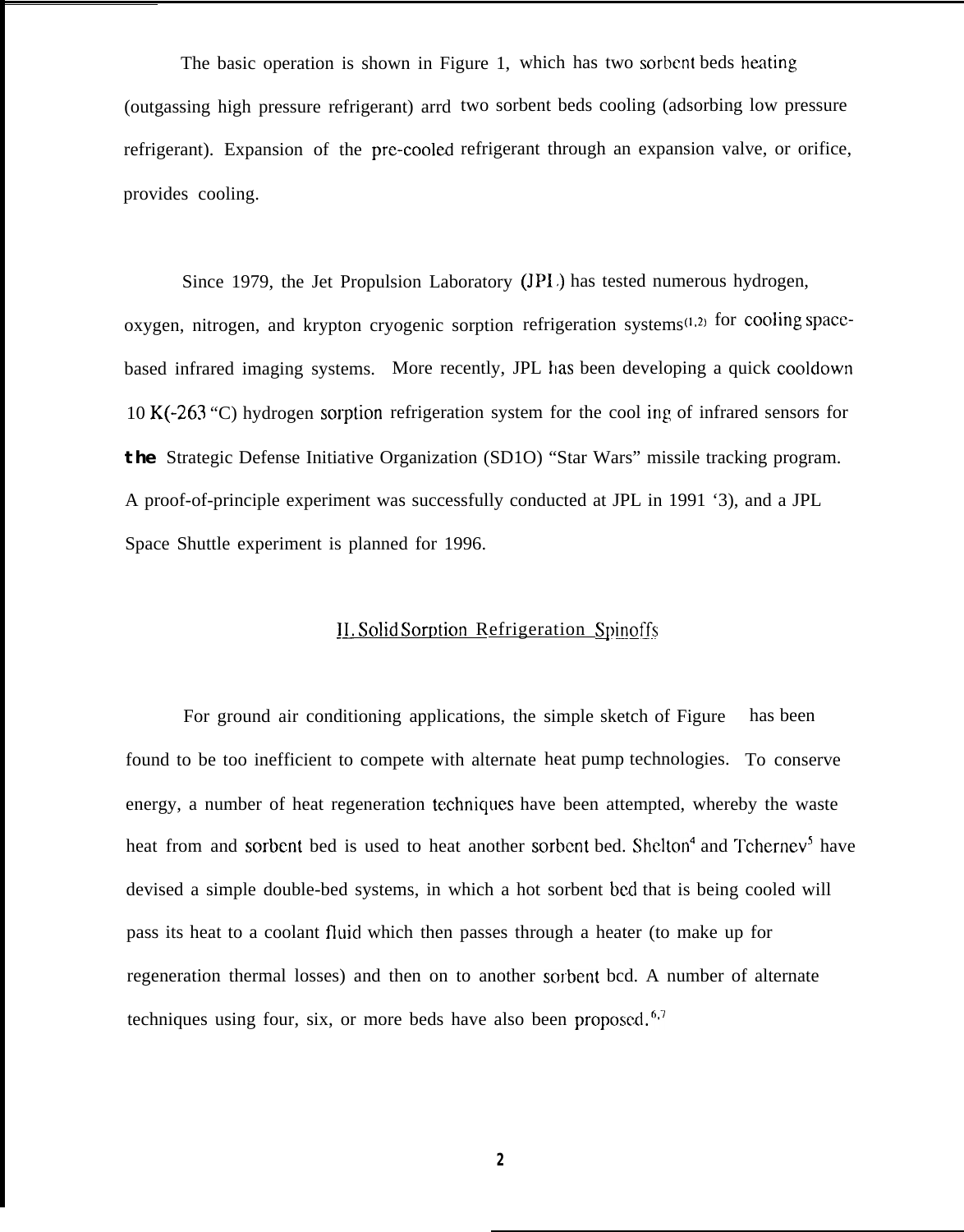Extensive studies have been performed at JPL, which show that a four bed approach is much more efficient that two beds, but that there is liot a significant advantage in using more than four beds<sup>8,9</sup>. In particular, a patented four bed approach (Figure 2) will use a fluid (water or oil) to transfer hot and cold thermal waves<sup> $(10)$ </sup>. In addition, it has been discovered that significant performance improvement can be attained if the coolest sorbent bed is cooled further at the end of each quarter cycle without regenerating the fluid through the other three sorbent beds. With this type of "bottonling", the JPI, models have predicted a coefficient of performance (COP) of 1.0 for a 35°C day using ammonia adsorbed on activated carbon. The COP, using Freon- 12 replacement fluid  $R134a$ , has been predicted to be about 0.8. These predicted efficiencies are higher than any other single stage heatpowered air conditioning systems presently on the market.

In order to confirm the analytical tools, a single compact sorbcnt bed was fabricated and tested in both heating and cooling modes. The sorbent bed ( $Figure 3$ ) consisted of activated carbon with a binder that was molded into a finned aluminum tube extrusion (patent pending  $(11)$ ). Pressurized water was selected as the heating and cooling means. A hollow ullage volume in the center of the water stream allowed enhanced fluid heat transfer coefficients. The transient thermal test results showed very good correlation to analytical predictions(9), although full system COP was not able to be measured with only one sorbent bed. Of the three refrigerants that were tested  $(R22, R 134a, and ammonia)$ , ammonia was almost three times superior to the. others and yielded 1038 BTU/hr (304 watts) cooling for only a 0.51 Kg carbon bed.

This technology (Ref 10,11) has now been spun off and is being licensed by Aerojet General to provide 7.2 tons  $(25.3 \text{ kw})$  of air conditioning for a Log Angeles County subway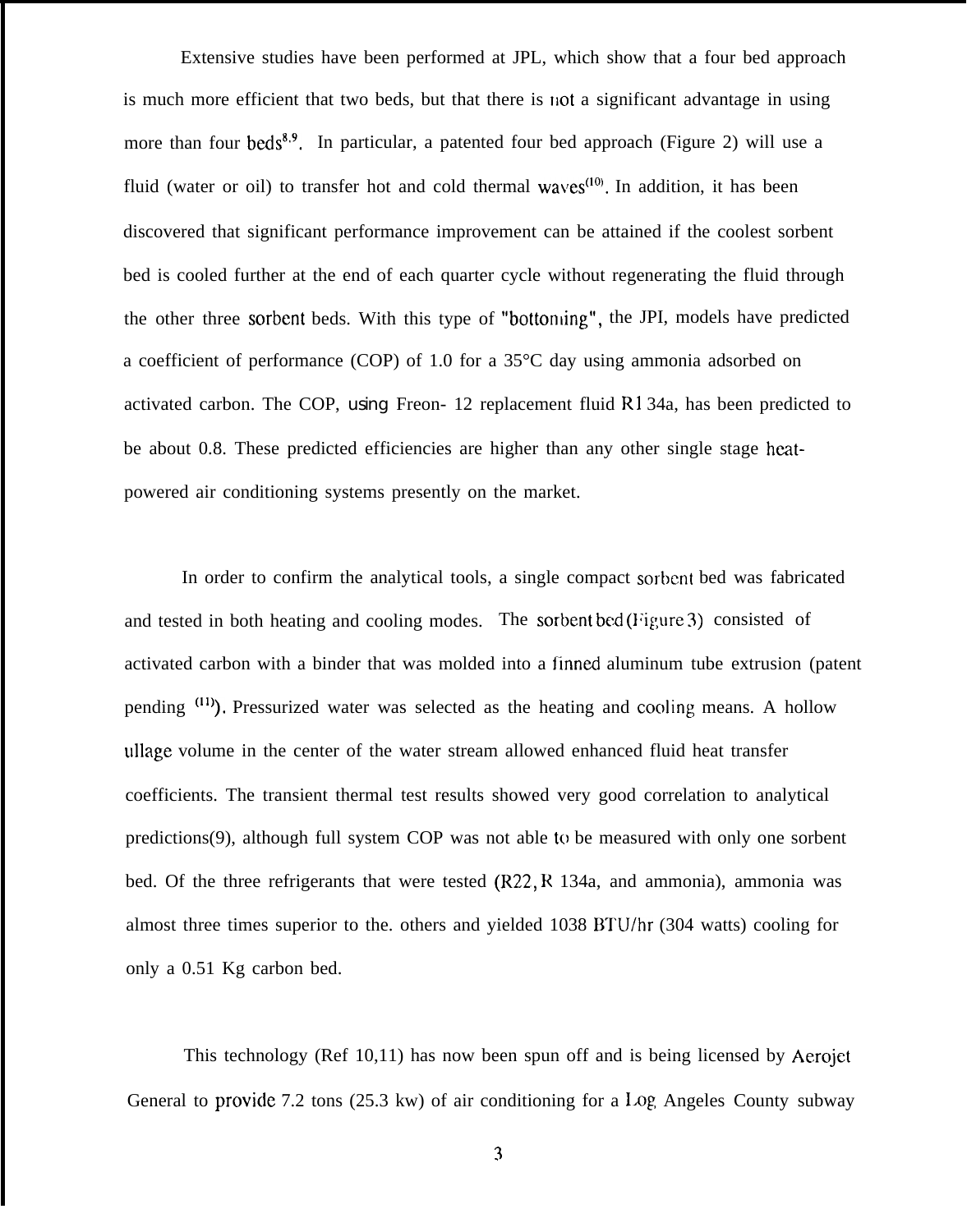**car.** For this application, the entire compressor heater power will bc derived from the subway train's electro-resistive brake waste heat. The subway car sorption air conditioning installation is scheduled to occur in 1996. This same technology is also being evaluated by Aerojet to provide high-efficiency air conditioning systems for home and commercial applications.

### 111. Liquid Absorption Spinoffs

Liquid absorption systems perform very similar in principle to solid sorption systems, except that the liquid moves through the unit. A typical liquid absorption system is shown in Figure 4. Low pressure ammonia is absorbed into water in the absorber part of the unit. It is then pumped to a high pressure and passes through a heat exchanger into a hot gas generator section. The ammonia desorbs at high pressure from the water, and most of the water vapor is distilled out of the ammonia in the rectifier. The depleted liquid solution then passes back to the absorber where it is cooled and ready to absorb low pressure ammonia.

Liquid absorption systems have both some adwmtages and disadvantages compared to solid sorption systems. For ammonia systems, water will absorb about three times as much ammonia by weight as the best carbon adsorbent. Although heat transfer is easier for liquid systems, the mass transfer of refrigerant back into liquid solution is more difficult. A very large cooled surface area is typical] y required to enhance liquid/gas absorption, and this surface area is usually very sensitive to motion and/or gravity.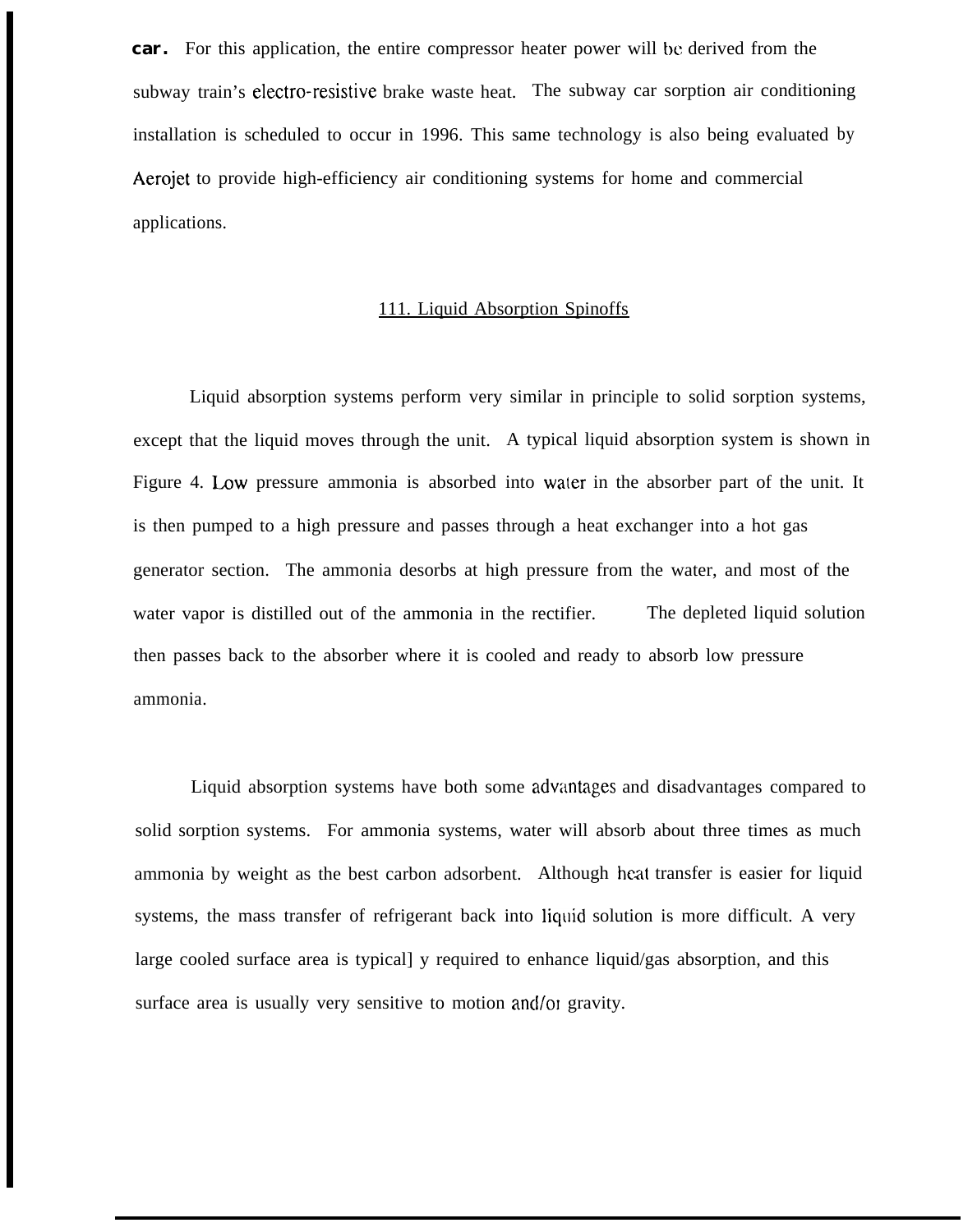Recently, the Southern California Gas Company has funded JP1. to develop a high performance liquid absorption system that can be compact enough to fit into a typical window unit air conditioning unit for cooling multi-unit dwellings. JPI, has now fabricated a bench-model, proof-of-principle liquid absorption unit that combines the best features of solid and liquid absorption units and can be compact enough for window  $a/c$  units.

The actual design is still proprietary, but the unit promises to be low cost, lightweight, reasonably efficient, and motion insensitive. Preliminary tests will be performed in March 1995 using a water/ammonia combination in the apparatus. Subsequent funding by Ford Automotive will have allowed testing of R 134a in the same apparatus by the time of this publication. The intent is to develop air conditioning units for cars that can be powered by automotive exhaust waste heat.

Although all testing is to be performed in a stainless steel apparatus, actual commercial fabrication of ammonia units would consist of mild steel with appropriate corrosion inhibitors. R1 34a units could be fabricated from inexpensive aluminum extrusions.

### IV. Refrigerant Mixtures

JPL has also been actively involved in developing refrigerant mixtures for cooling applications. It has been known for some time that refrigerant mixtures can provide cooling from room temperature down to as low as about  $65K$  in a single expansion stage. A British patent was issued in 1973 to a group of Russians (Al feev et al, Ref. 12) who mixed neon, nitrogen, and various hydrocarbons to attain cooling as low as 65K, and produced an order of magnitude cooling improvement over the use of nitrogen alone.

5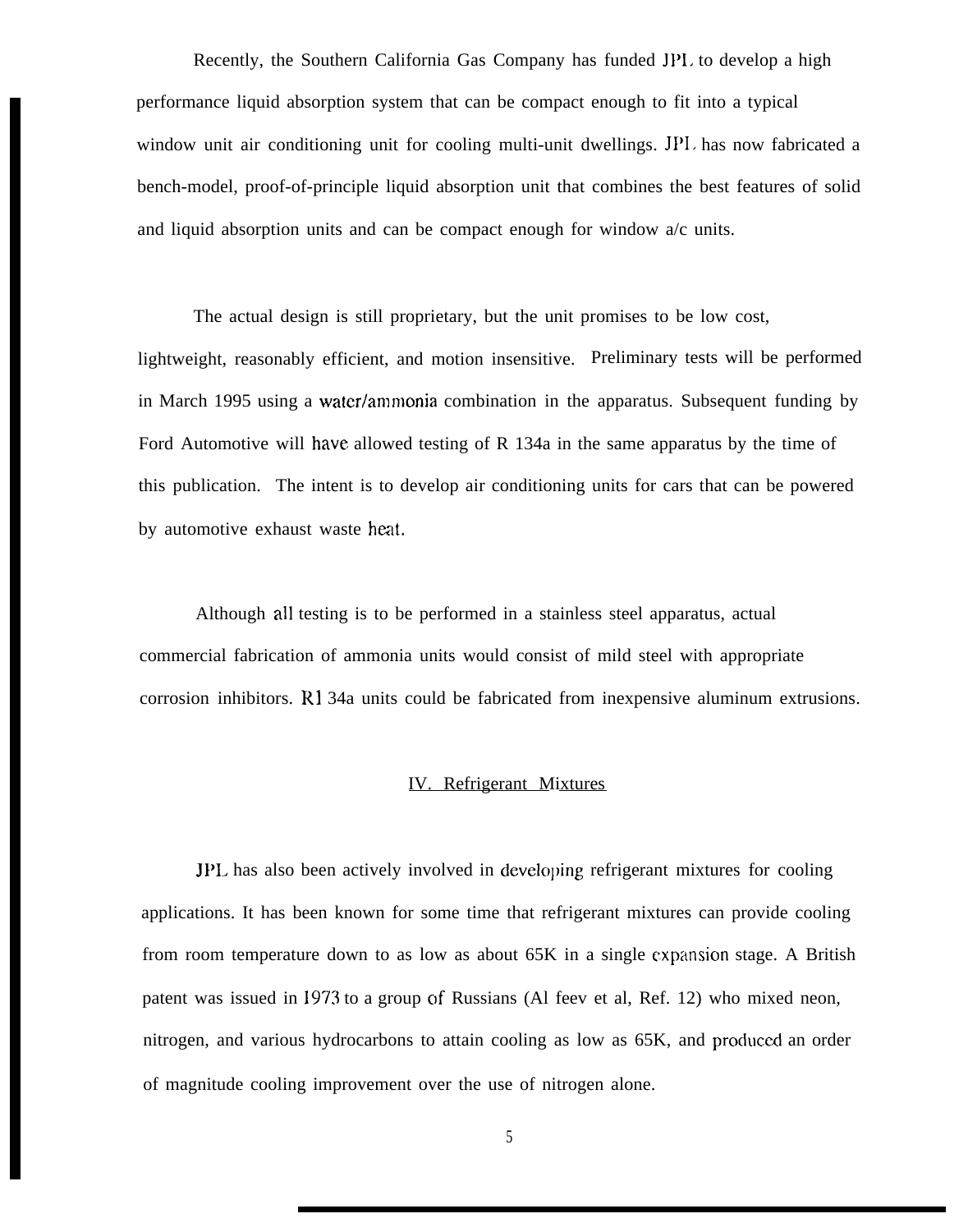With funding from the US Defense Department, JPL developed a computer code (Ref. 13) that accurately predicted the Russian performance numbers as well as numerous other measured gas mixture performances.

**In** 1989, NASA drew upon JPL's fluid mixture experience, and funded JPL to develop a refrigerant mixture replacement for ozone-depleting Freon refrigerant 12 (R 12). Starting with a list of approximately sixty refrigerants with similar boiling pints, JPI. produced a family of six fluid near-azeotropic (constant boiling point) mixtures that have saturation pressures similar to  $R12$  (Table 1). The mixtures, however, are about fifty to one hundred times less damaging to the Earth's ozone layer (Ref. 14).

Furthermore, the mixtures are of low toxicity, are non-flammable, and are likely to have an improved coefficient of performance and better compatibility with oil than Refrigerant 134a, the present leading replacement for Refrigerant 12. Although the newly discovered JPL blends are likely to cost more than the recently patented Dupont ternary blend (Ref. 15), they are at least four times less ozone-damaging than the Jupont blend, and they are at least twice as azeotropic.

# V. Summary and Conclusions

Based on JPL's long-established role as an innovator in space-based cryogenic refrigeration technology, JPL has successful spun off three potentially rewarding areas in commercial refrigeration.

In the area of solid adsorption refrigeration, Aerojet Corporation has licensed JPL/Caltech technology and is building a 7.2 ton (25.3 kw) air conditioner for a Los Angeles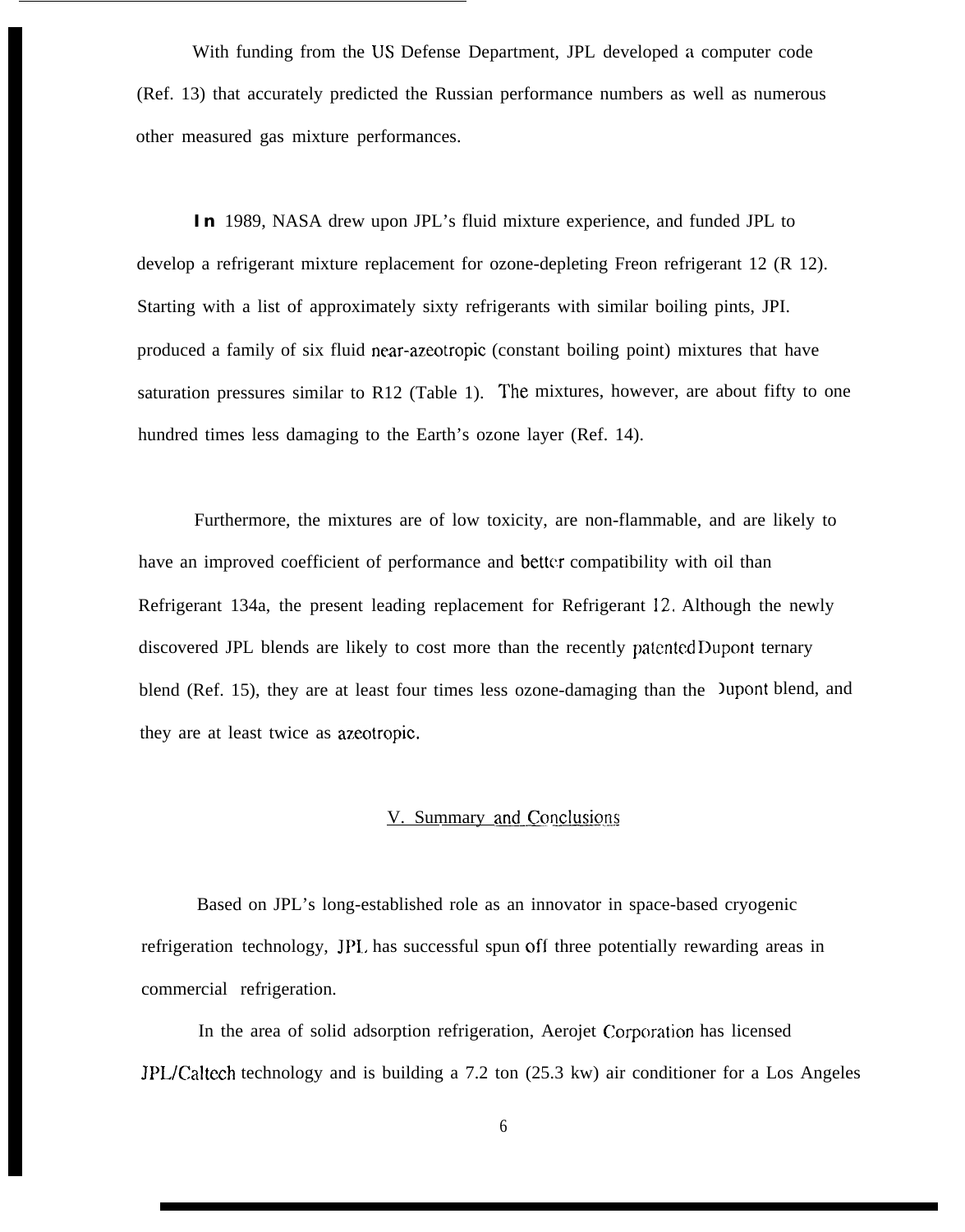County subway train. The air conditioner will be powered by the waste heat from the train's electro-resistive breaking system. Aerojet is also developing the technology for home and industrial air conditioning.

In the area of liquid absorption air conditioning systems, JPI. is developing a compact, low cost, water/am monia cooler for gas-fired window units for the Southern California Gas Company. The ammonia loop wouId bc located entirely outside of the room to be cooled and would be coupled by a water cooling loop to the interior portion of the unit. A similar unit using R134a, instead of ammonia, is to be tested for Ford Automotive. This unit would be eventually powered by automotive exhaust waste heat.

In the area of mixed fluids, a farnil y of six, near-azeotropic mixture substitutes has been found for ozone-depleting Freon 12. The mixtui es have low toxicity, are nonflammable, and are about fifty to one hundred times less ozone-depleting than Freon 12. They may be particularly useful in replacement applications where. Refrigerant 134a, and its problematic lubricants, cannot be used.

#### ACKNOWLEDGMENTS

The research described in this report was carried out by the Jet Propulsion Laboratory, California Institute of Technology, under a contract with the National Aeronautics and Space Administration (NASA). Funding for these spin-off technology developments has been provided by NASA, Southern California Gas Company, Acrojet Corporation, and Ford Automotive,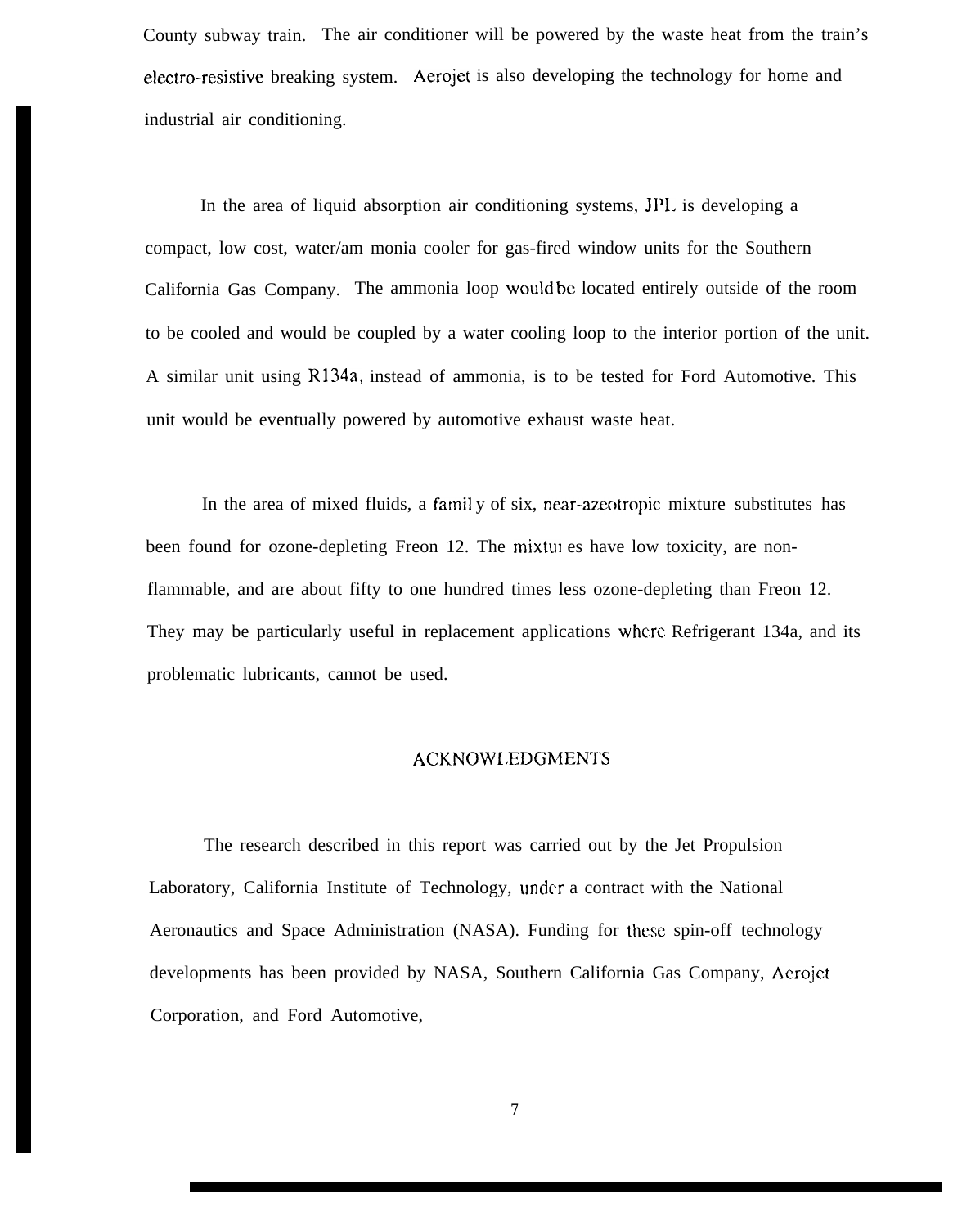| Mixture        | Component $A^*$      | Component $B^*$ | Component C* | Component $D^*$ |
|----------------|----------------------|-----------------|--------------|-----------------|
|                | $0.8<$ R134a $<$ 1.0 | R124<0.5        |              |                 |
| $\overline{2}$ |                      | R142b<0.5       |              |                 |
| $\overline{3}$ |                      | R124 < 0.5      | R142b < 0.5  |                 |
| $\overline{4}$ |                      | R152a < 0.5     | R124 < 0.5   |                 |
| 5              |                      | R152a < 0.5     | R142b<0.5    |                 |
| 6              |                      | R124 < 0.5      | R142b < 0.5  | R152a < 0.5     |

Table 1. JPL Near-Azeotropic Mixture Replacements for R 12

\*0.  $0 < (B+C+D) < 0.5$ 

All fractions are given as mole fractions.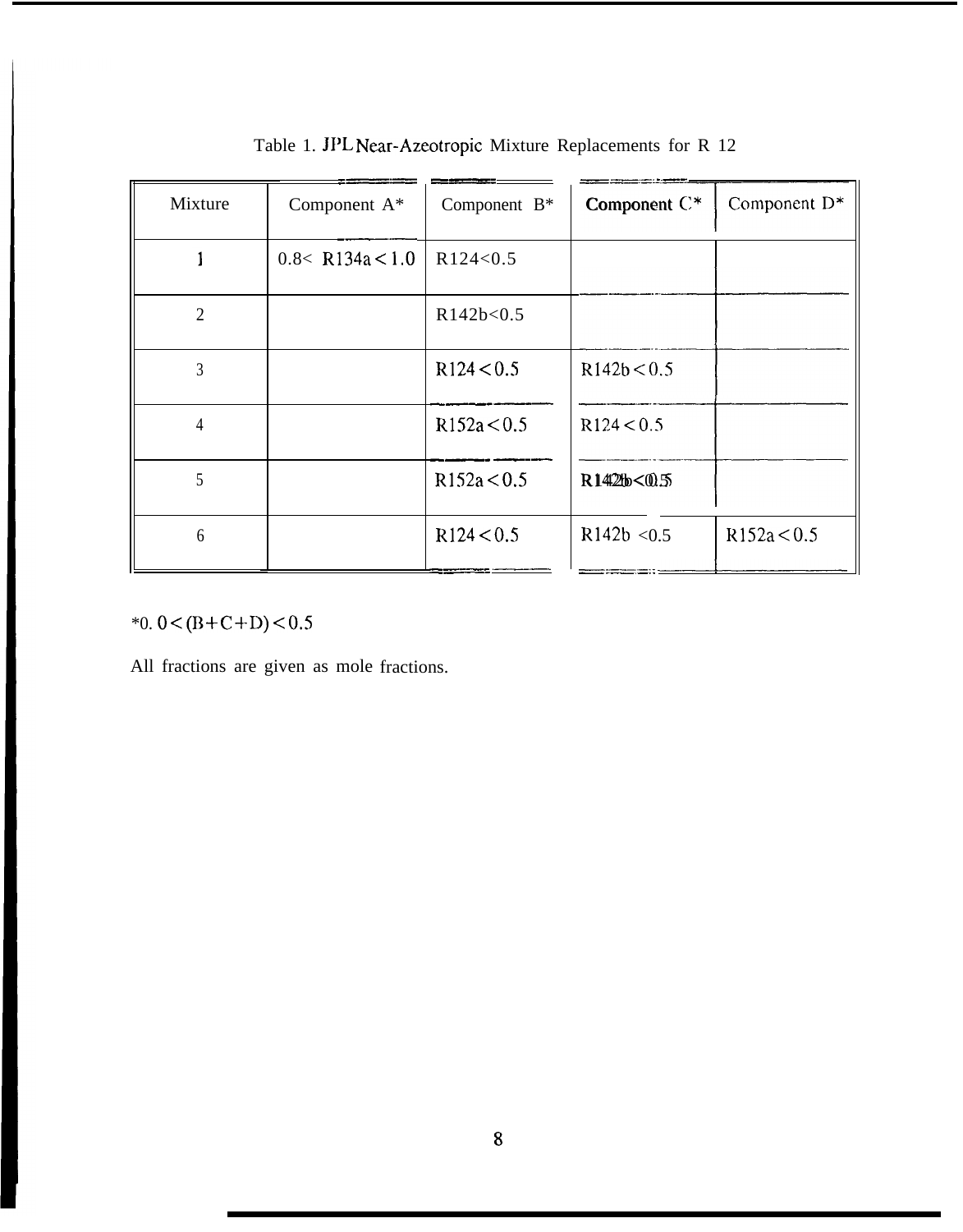References

- Jones, J.A. and Golben, P.M., "Design, Life Testing and Future Designs of  $1.$ Cryogenic Hydride Refrigeration System s." Cryogenics, 25 212 (1985).
- 2. Jones, J. A., "Sorption Cryogenic Refrigeration -- Status and Figure, " Adv Cryog Eng  $(1988)$ .
- Bard, S., Rodriguez, J., Wu, J., and Wade  $l_0$ , "10 K Sorption Cooler  $\overline{3}$ . Development, " Proceedings of the Seventh International Cryocooler Conference, Santa Fe, New Mexico (November 17-19, 1992).
- Shelton, S. V., Wepfer, W.J., and Miles, D.J., "Square Wave Analysis of the Solid- $\overline{4}$ . Vapor Adsorption Heat Pump, " *Heat Recover Systems & CIIP*, *No.* 3, pp. 233-247, Great Britain (1989).
- $\mathfrak{I}.$ Tcherney, I). and Emerson, I)., "Closed Cycle Zeolite Regenerative Heat Pump," 2nd International Workshop on Research Activities of Advanced Heat Pumps, Graz Austria (September 1988).
- Miller, E.B., "The Development of Silica Gel Refrigeration," Refrigerating 6. *Engineering, Vol. 17, No. 4, pp. 103-108 (1929).*
- Wade, L., Alvarez, J., Reyba, E., and Sywulka, P., "Development Of a High  $7.$ Performance Sorption Refrigerator, " paper presented at Space Cryogenics Workshop, California Institute of Technology, Pasadena, California (August 1989).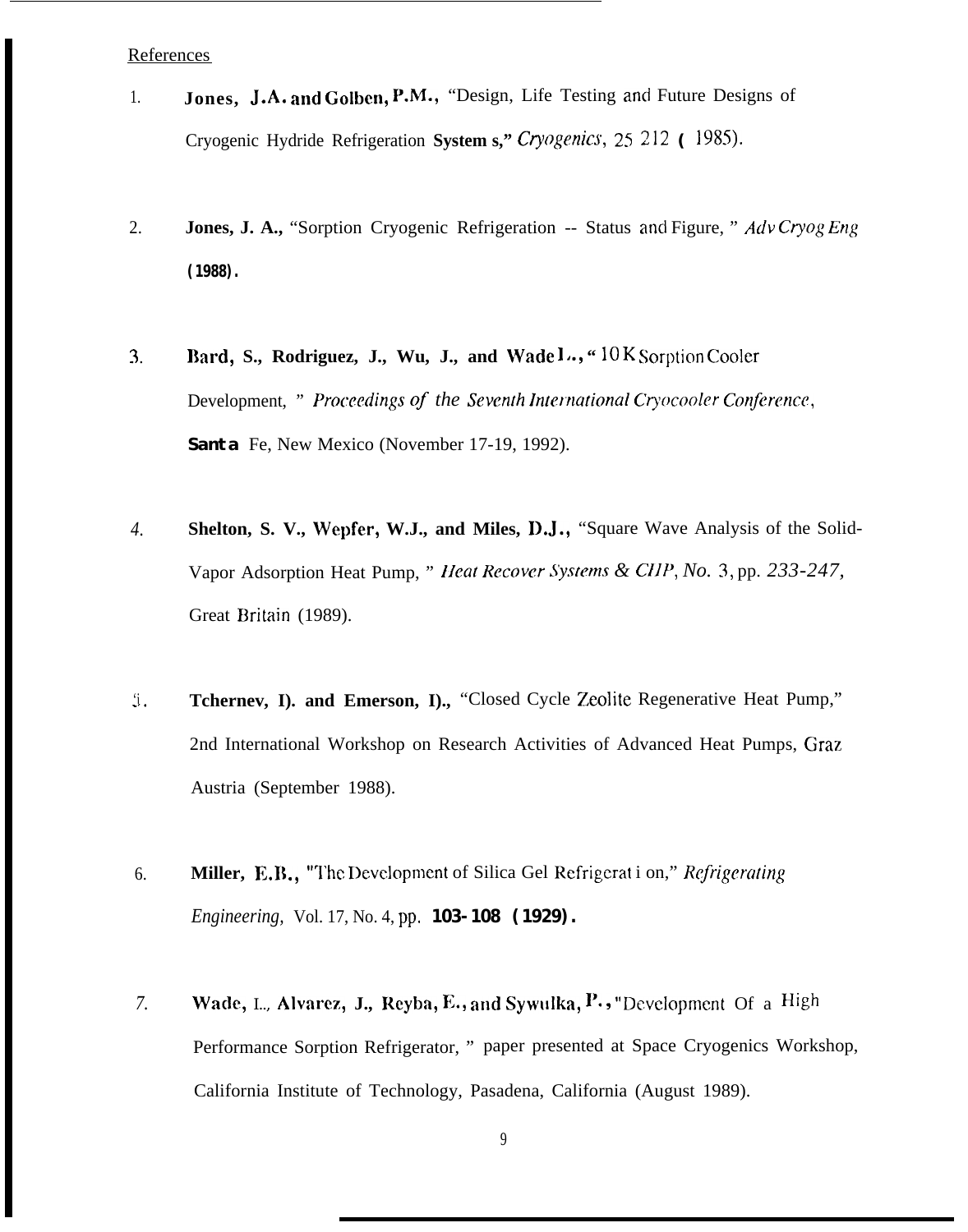- 8. **Jones, J.A. and Vassilis Christophilos,** "High Efficiency Regenerative Adsorbent Heat Pump, " ASHRAE Winter Annual Meeting, Chicago, Illinois (January 1993).
- **9, Jones, J. A.,** "Sorption Refrigeration Research at JPL/NASA, " Solid Sorption Refrigeration Conference, International Institute of Refrigeration, Paris, France (November 18-20, 1992).
- 10, **Jones, J. A.,** "Regenerative Adsorption heat Pump, " U.S. Patent #5,046,319, Jet Propulsion Laboratory/California Institute of Technology, Pasadena, California.
- 11. **Jones, J.A. and Yavrouian, A.,** "Activated Carbon Sorbent with Integral Heat Transfer Device, " U.S. Patent Pending (1992).
- 12. Vladimir Nikolaevich Alfeev et al, "Refrigerant for a Cryogenic Throttling Unit", British Patent #1 ,336,892, November 14, 1973.
- 13. **Jones, J.A., "Development** of a Cryogenic Mixed Fluid Cooling Computer Code -JTMIX", AIAA 26th Thermophysics Conference, Honolulu, IIawaii, June 24-26, 1991.
- 14. **Jones, J. A.,** "Near Azeotropic Mixture Substitute for IJichlorodifluoromcthanc", JPL Patent Application JPI. 9001, 1990.
- 15. **Bivens, Donald J. and Cannon, Helen A.,** "Habcarbon Blends for Refrigerant Use", U.S. Patent  $4,810,403$ , March 7, 1989, E.I. Dupont del Demours & Co.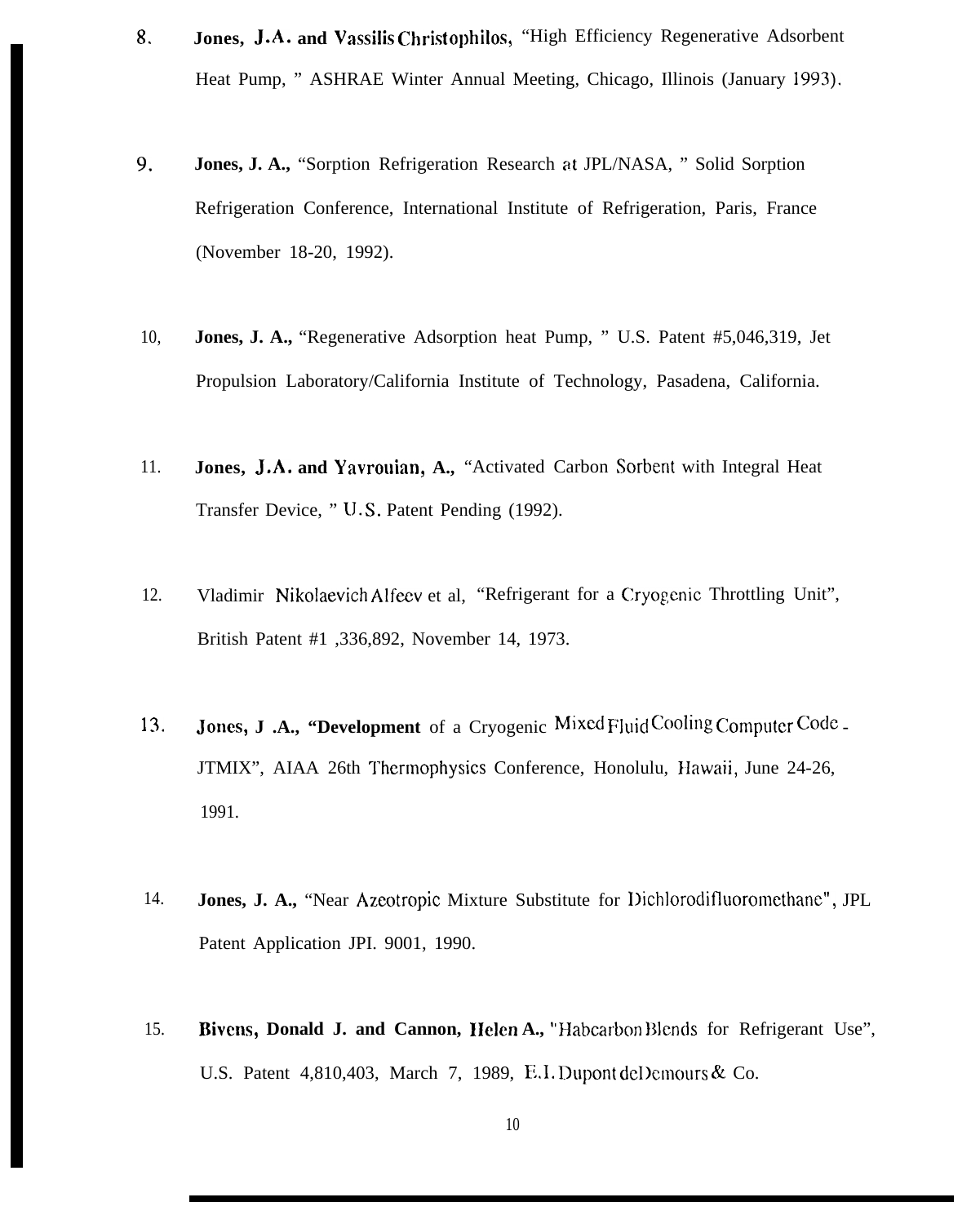developments has been provided by NASA, Southern California Gas Company, Aerojet Corporation, and Ford Automotive.

| Mixture        | Component A*          | Component $B^*$ | Component $\mathbb{C}^*$ | Component $D^*$ |
|----------------|-----------------------|-----------------|--------------------------|-----------------|
|                | $0.8 <$ R134a $< 1.0$ | R124 < 0.5      |                          |                 |
| $\overline{2}$ |                       | R142b < 0.5     |                          |                 |
| 3              |                       | R124 < 0.5      | R142b < 0.5              |                 |
| $\overline{4}$ |                       | R152a < 0.5     | R124 < 0.5               |                 |
| 5              |                       | R152a < 0.5     | R142b < 0.5              |                 |
| 6              |                       | R124 < 0.5      | R142b < 0.5              | R152a < 0.5     |

Table 1. JPL Near-Azeotropic Mixture Replacements for R12

\*0.0 <  $(B+C+D)$  < 0.5

All fractions are given as molefractions.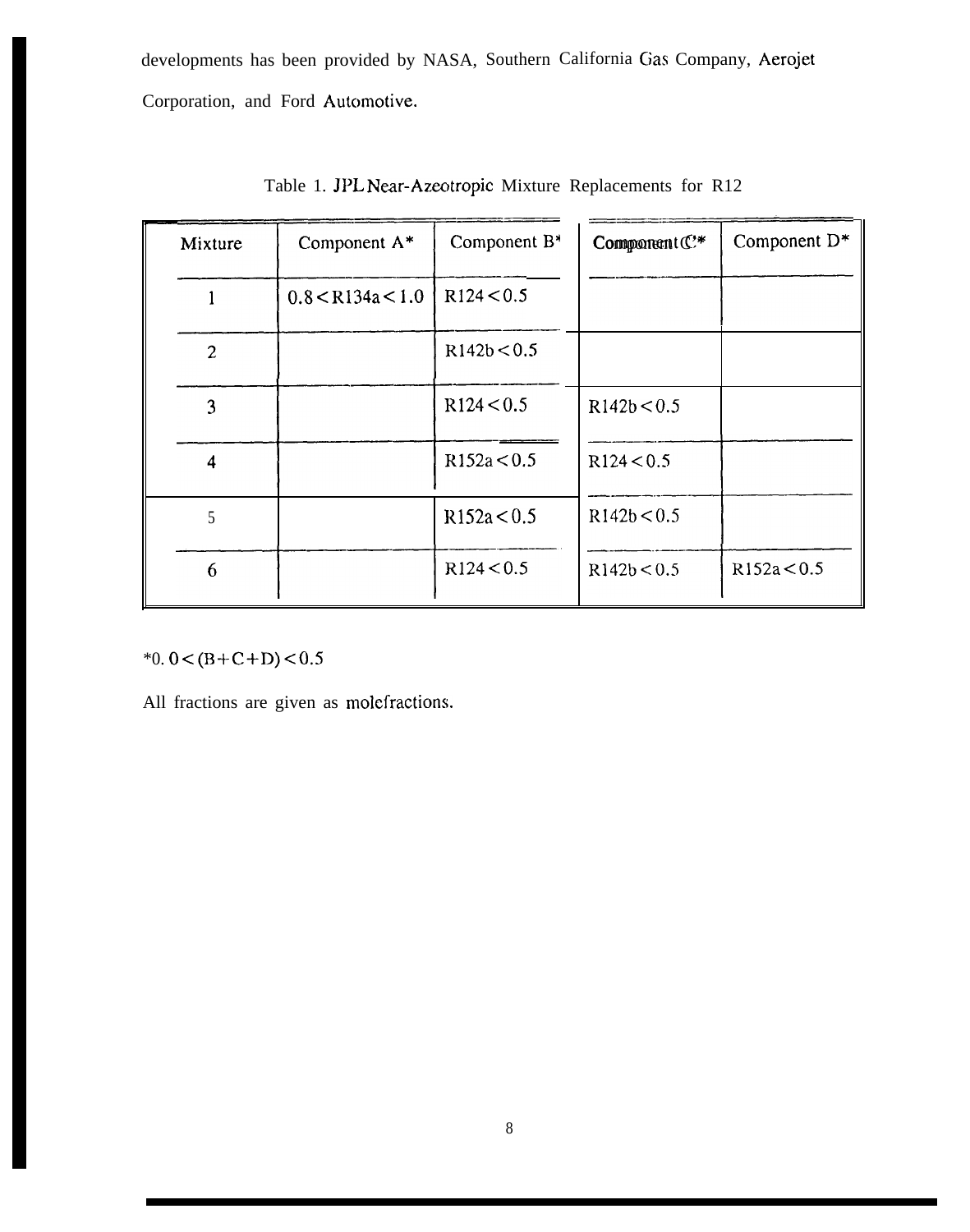References

- Jones, J. A. and Golben, P.M., "Design, Life Testing and Future Designs of  $1.$ Cryogenic Hydride Refrigeration Systems," Cryogenics, 25212 (1985).
- Jones, J. A., "Sorption Cryogenic Refrigeration -- Status and Figure," Adv Cryog Eng 2.  $(1988),$
- Bard, S., Rodriguez, J., Wu, J., and Wade I., "10 K Sorption Cooler  $\mathfrak{Z}$ . Development, " Proceedings of the Seventh International Cryocooler Conference, Santa Fe, New Mexico (November 17-19, 1992).
- Shelton, S. V., Wepfer, W.J., and Miles, D.J., "Square Wave Analysis of the Solid- $\overline{4}$ . Vapor Adsorption Heat Pump, "*Heat Recover Systems & CHP, No.* 3, pp. 233-247, Great Britain (1989).
- 5. Tcherney, D. and Emerson, D., "Closed Cycle Zeolite Regenerative Heat Pump," 2nd International Workshop on Research Activities of Advanced Heat Pumps, Graz Austria (September 1988).
- 6. Miller, E. B., "The Development of Silica Gel Refrigeration," Refrigerating *Engineering, Vol. 17, No. 4, pp. 103-108 (1929).*
- 7. Wade, L., Alvarez, J., Reyba, E., and Sywulka, P., "Development of a High Performance Sorption Refrigerator, " paper presented at Space Cryogenics Workshop, California Institute of Technology, Pasadena, California (August 1989).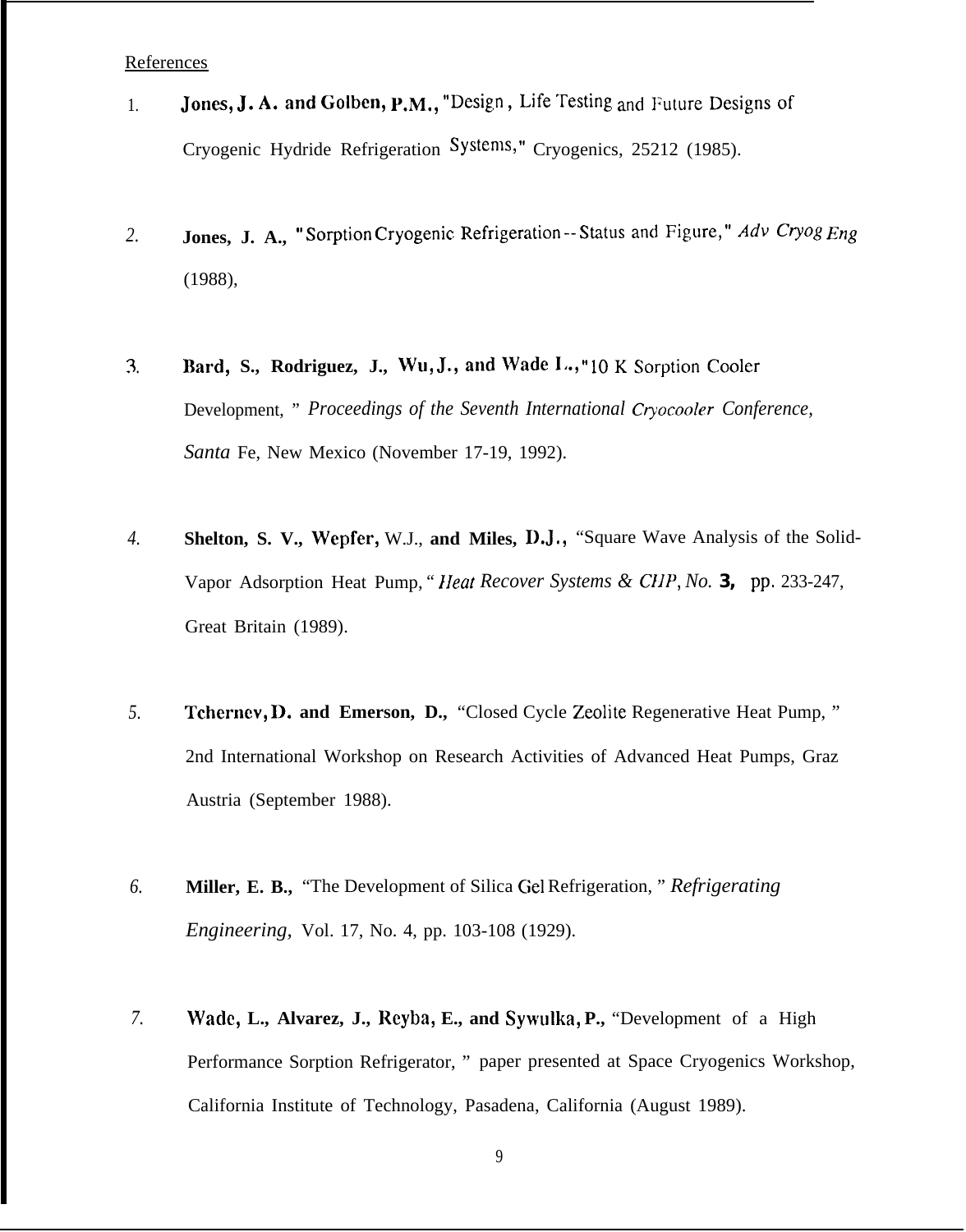- 8. **Jones, J.A. and Vassilis Christophilos,** "High Efficiency Regenerative Adsorbent Heat Pump," ASHRAEWinter Annual Meeting, Chicago, Illinois (January 1993).
- **9. Jones, J. A.,** "Sorption Refrigeration Research at JPL/NASA, " Solid Sorption Refrigeration Conference, International Institute of Refrigeration, Paris, France (November 18-20, 1992).
- 10. **Jones, J. A., "Regenerative Adsorption** heat Pump," U.S. Patent #5,046,319, Jet Propulsion Laboratory/California Institute of Technology, Pasadena, California.
- 11. **Jones, J.A. and Yavrouian, A.,** "Activated Carbon Sorbent with Integral Heat Transfer Device, " IJ.S. Patent Pending (1992).
- 12. Vladimir Nikolaevich Alfeev et al, "Refrigerant for a Cryogenic Throttling Unit", British Patent #1 ,336,892., November 14, 1973.
- 13. **Jones, J. A.,** "Development of a Cryogenic Mixed Fluid Cooling Computer Code -JTMIX", AIAA 26th Thermophysics Conference, Honolulu, Hawaii, June 24-26, 1991.
- **14. Jones, J. A.,** "Near Azeotropic Mixture Substitute for Dichlorodifluoromethane", JPL Patent Application JPL 9001, 1990,
- 15. **Bivens, Donald J. and Cannon, Helen A.,** "Habcarbon Blends for Refrigerant Use", U.S. Patent **4,810,403,** March 7, **1989,** E.I. Dupont dellernours & Co.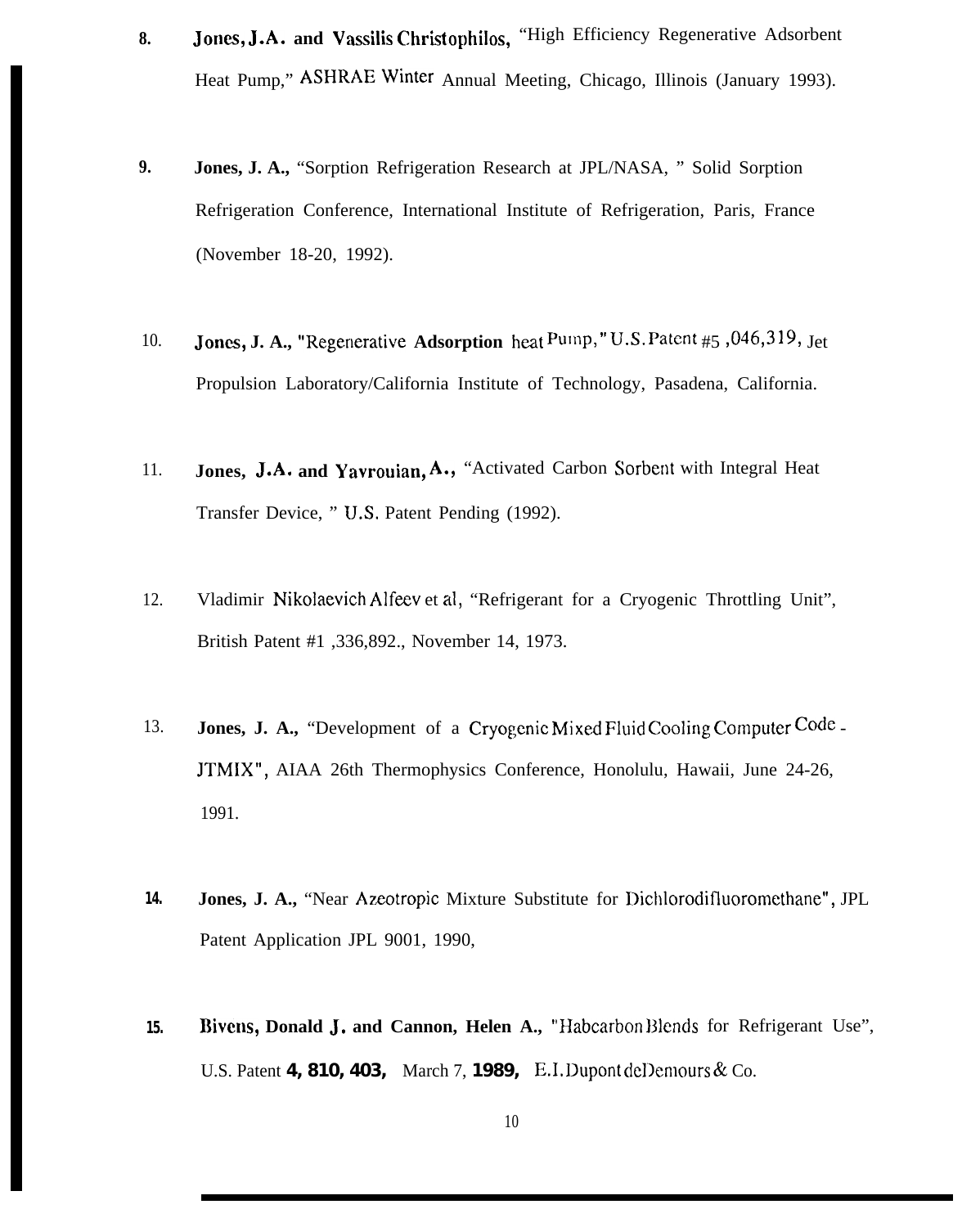$\rm ^{F}$  IGURE 1. BASIC SORPTION  $\rm ^{RF}$  FRIGERATION CONCEPT





Assembly

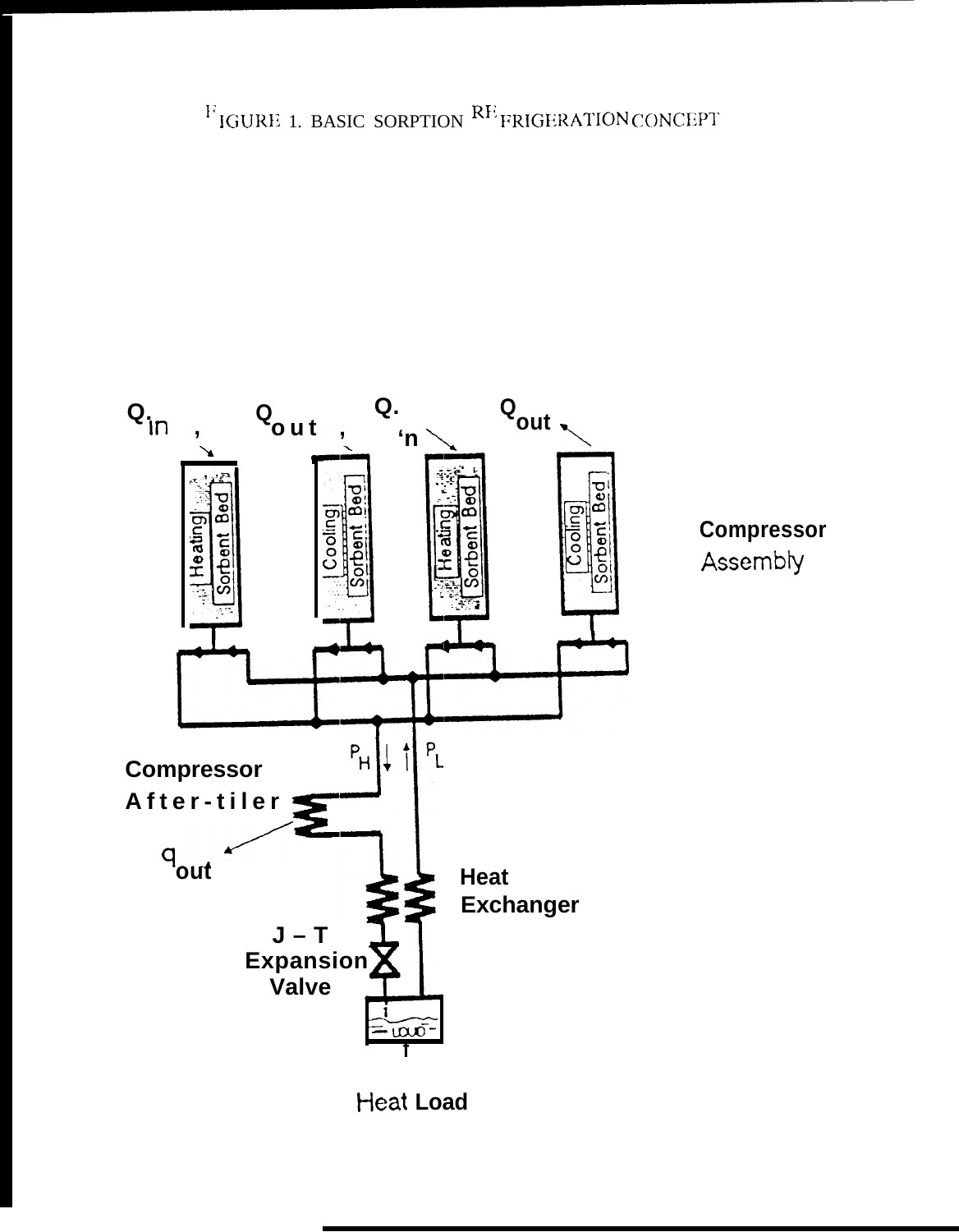FIGURE 2. SORPTION COMPRESSOR REGENERATIVE THERMAL "WAVE"

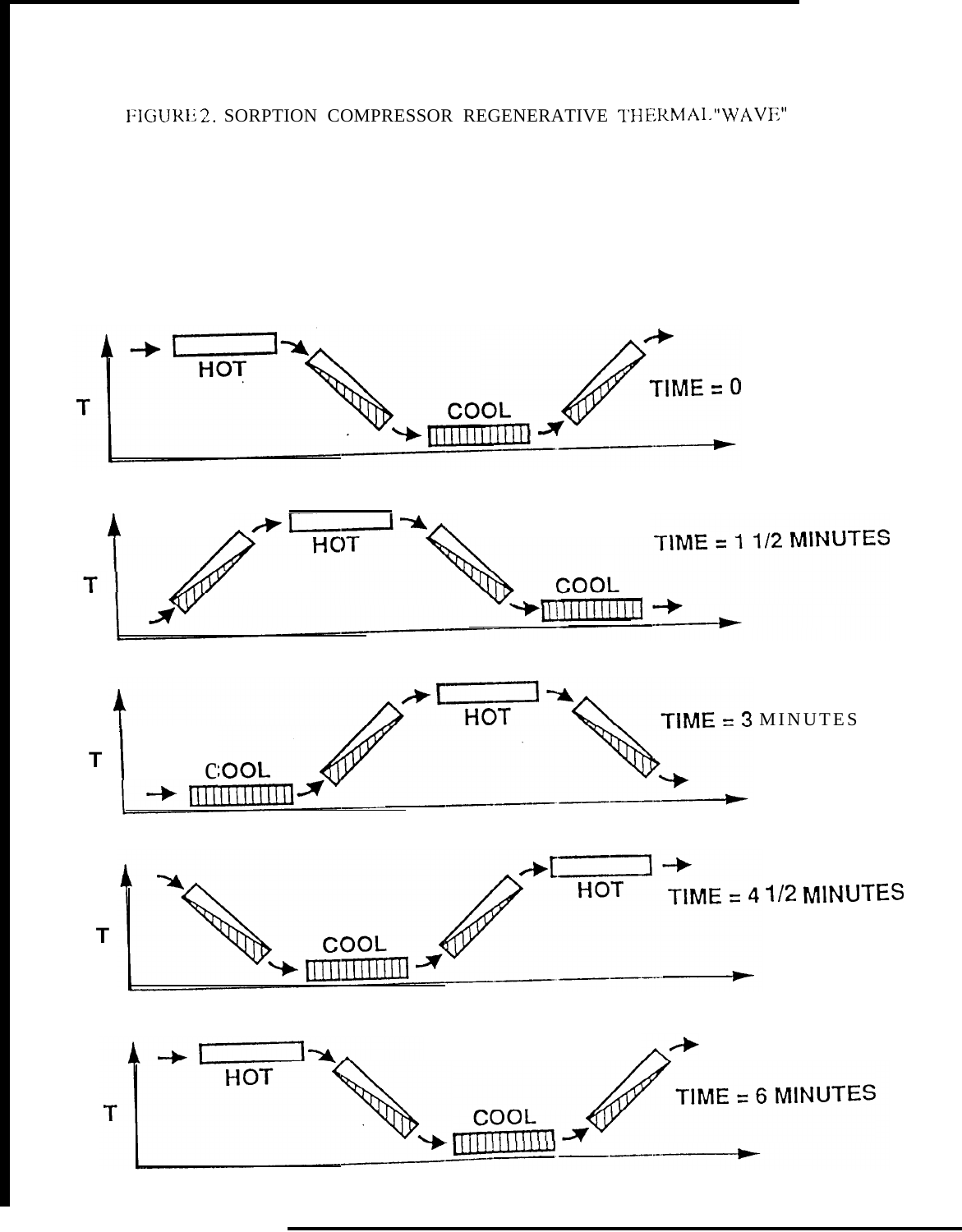